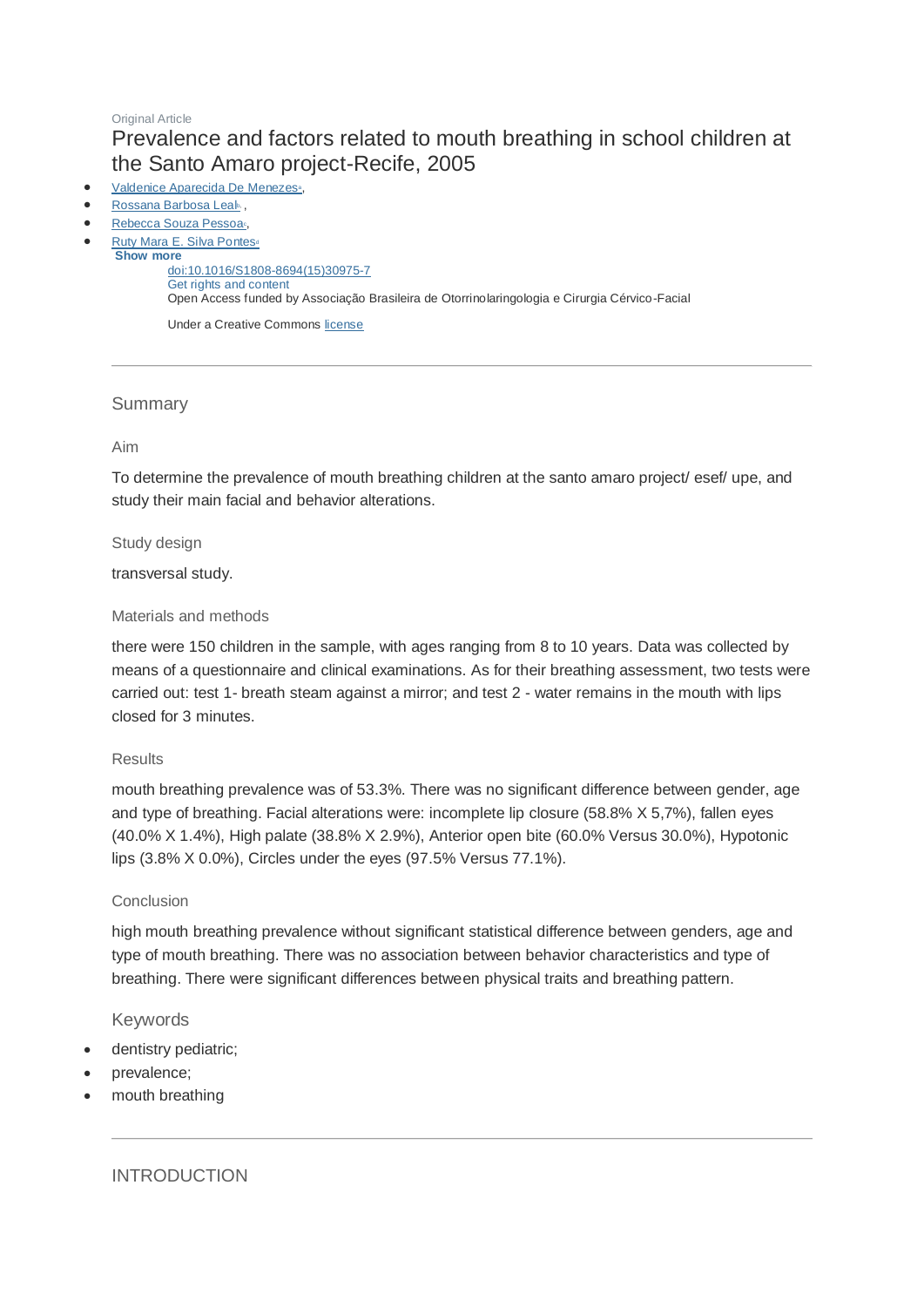Breathing is one of the vital functions of the human bod[y](http://www.sciencedirect.com/science/article/pii/S1808869415309757#bib1)<sup>1</sup>. Normal breathing should happen through the nose. However, it may be detoured to the oral via when there is some airway obstruction $_2$  $_2$   $\scriptstyle{{\text{and}}\,3.}$  $\scriptstyle{{\text{and}}\,3.}$  $\scriptstyle{{\text{and}}\,3.}$ According to the literature, it is rare to have exclusive oral breathing; commonly, patients have a mixed respiratory pattern: partially oral and partially nasal $_2$  $_2$  [4](http://www.sciencedirect.com/science/article/pii/S1808869415309757#bib4)  $_5$  $_5$  [6](http://www.sciencedirect.com/science/article/pii/S1808869415309757#bib6) and  $_7$  $_7$ .

Few are the papers related to the prevalence of oral breathing in the literature, and they present percentages that vary from 5[%](http://www.sciencedirect.com/science/article/pii/S1808869415309757#bib7)<sup>8</sup> to 75%<sup>7</sup>. As to gender, there is a slight predominance of this pathology in females when compared to their male counterparts<sup>®</sup>[.](http://www.sciencedirect.com/science/article/pii/S1808869415309757#bib9)

Depending on how long it lasts, oral breathing may cause functional, structural, pathological, postural, occlusal and behavioral alterations $10^{and}11$  $10^{and}11$  $10^{and}11$ . The most common complaints of oral breathers are: breathlessness or respiratory failure, gets tired easily during physical activities, back or neck pain, olfaction and/or taste impairments, halitosis, dry mouth, wake up chocking during the night, bad sleep, day time sleepiness, dark spots underneath the eyes, sneezing, abundant saliva when speaking, among others<sup>[12](http://www.sciencedirect.com/science/article/pii/S1808869415309757#bib12)</sup>.

As physical consequences, the oral breathing child has many physical traits: long face, dropped eyes, dark spots underneath the eyes, open lips, hypotonic and dry lips, narrow nostrils, hypotonic cheek muscles, high palate, narrowing of the upper arch, and occlusal relation tending to Angle's Class II<sub>[2](http://www.sciencedirect.com/science/article/pii/S1808869415309757#bib2)</sub> and [3](http://www.sciencedirect.com/science/article/pii/S1808869415309757#bib3). Oral breathing also alters posture, morphology and tonicity of phonoarticulatory organs<sup>[13](http://www.sciencedirect.com/science/article/pii/S1808869415309757#bib13)</sup>. As to behavioral alterations, we stress: restless sleep, irritability, difficulty concentration followed by a reduction in school performance and impaired sports skills, amongst others $_4$  and  $_5$  $_5$ .

Middle and long run alterations, accruing from these alterations, may have harmful consequences for the individual'[s](http://www.sciencedirect.com/science/article/pii/S1808869415309757#bib1) quality of life due to its personal, physical, psychological and social impacts<u>1,[2](http://www.sciencedirect.com/science/article/pii/S1808869415309757#bib2),[15](http://www.sciencedirect.com/science/article/pii/S1808869415309757#bib15) and [16](http://www.sciencedirect.com/science/article/pii/S1808869415309757#bib16)</u>. Therefore, oral breathing is considered a syndrome and one of the most preoccupying public health problems today<sup>[17](http://www.sciencedirect.com/science/article/pii/S1808869415309757#bib17)</sup>.

Knowing the importance of epidemiological research today, working to reduce populational health problems, this paper aims at contributing to the study of oral breathing, through research about its prevalence and main facial and behavioral alterations associated to this respiratory pattern in school children. The participants in this study are enrolled in the Projeto Santo Amaro da Escola Superior de Educação Física (ESEF).

## MATERIALS AND METHODS

This study was carried out at the Escola Superior de Educação Física (ESEF) of the University of Pernambuco (UPE) from June to August, 2005 and is a transversal and observational type of study.

Our sample included children regularly enrolled in the Santo Amaro Project. Their ages varied between 8 and 10 years, because dental and facial alterations in the oral breather are already present at this age range<sup>[18](http://www.sciencedirect.com/science/article/pii/S1808869415309757#bib18)</sup>.

The total sample comprised 236 children; throughout a sample calculation, the necessary sample size for this study was 147 children. Thus, the number of subjects per age range was of 50 children, adding up to a total of 150.

The sample was picked by randomly selecting the students in the aforementioned age ranges. Sample inclusion criteria were: children between 8 and 10 years of age, from both genders. Sample exclusion criteria were: Children who refused to participate; Children who were not properly authorized by their parents/guardians to participate and they did not sign the Informed Consent form; children with severe respiratory disorders.

In order to collect data in order to fulfill the objectives of the present study, we used an identification form for the children, a questionnaire to identify the behavioral alterations of the oral breather, and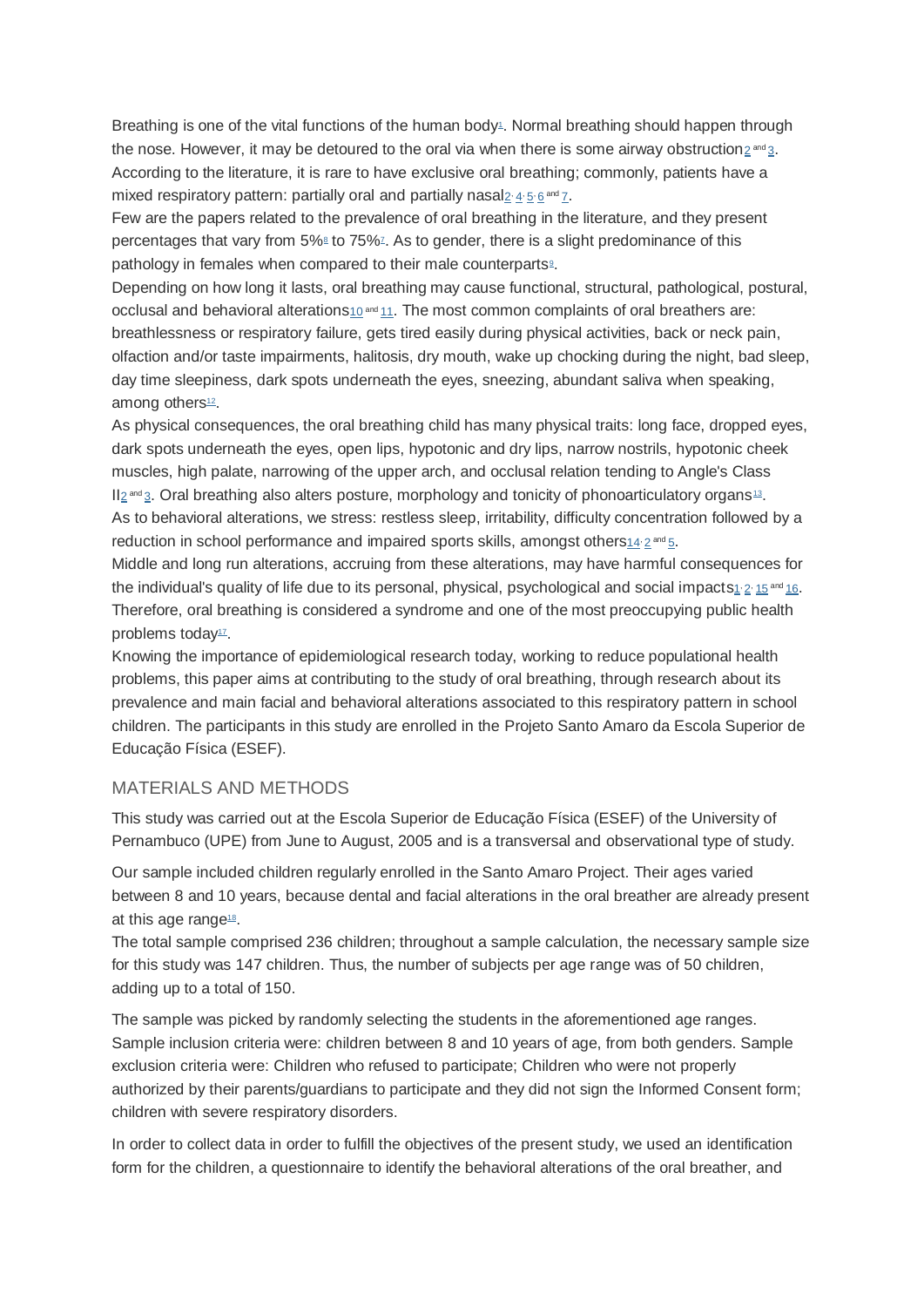another form about facial alterations observed at visual inspection, and the results of the tests applied aiming at completing the diagnosis of oral breathing. Clinical exams were carried out by the investigators, using PPE (personal protection equipment) and the information gathered was recorded in the standardized forms.

In order to analyze facial alterations, we checked to see whether or not the children had the following clinical signs: elongated face, dropped eyes, dark circles underneath the eyes, thin upper lip, dry lips, hypotonic lips, everted lower lip, narrow nostrils, high palate, inadequate lip sealing and anterior open bite. In order to assess some of these criteria, we were careful enough as to observe the children in their natural environment, without letting them see that they were being observed. The children who participated in the study underwent the mirror test and mouth moisture test to aid the diagnosis as follows:

Test 1:

the mirror was placed underneath the child's nostrils and we checked for steam build up in the mirror face (upper or lower) due to breathing. Steam on the upper face indicated nasal breathin[g](http://www.sciencedirect.com/science/article/pii/S1808869415309757#bib2) and on the lower or lower/upper face indicated oral breathing<sup>2</sup>.

Test 2:

we asked the child to put some water in her/his mouth and kept the lips closed, without swallowing the water, for 3 minutes, and we observed through the lips commisure if there was any effort along the time. The children who were unable to keep their lips closed were considered oral breathers<sub>[2](http://www.sciencedirect.com/science/article/pii/S1808869415309757#bib2)</sub>, [18](http://www.sciencedirect.com/science/article/pii/S1808869415309757#bib18), [35](http://www.sciencedirect.com/science/article/pii/S1808869415309757#bib35) and [36](http://www.sciencedirect.com/science/article/pii/S1808869415309757#bib36).

In order to consider a child as an oral breather, she/he should have at least 3 facial alterations, or steam in the lower mirror face and/or in both mirror faces, or spend less than 3 minutes with water in their mouths<sup>[2](http://www.sciencedirect.com/science/article/pii/S1808869415309757#bib2)</sup> [18](http://www.sciencedirect.com/science/article/pii/S1808869415309757#bib18)<sup>,</sup> [19](http://www.sciencedirect.com/science/article/pii/S1808869415309757#bib19) [35](http://www.sciencedirect.com/science/article/pii/S1808869415309757#bib35) and [36](http://www.sciencedirect.com/science/article/pii/S1808869415309757#bib36).

For statistical analysis purposes, the children were assigned into two groups: nasal breathers and oral breathers, the latter also comprised those children with mixed breathing or exclusive oral breathers.

Calibration was carried out in four phases, intra-examiner and inter-examiner, using pictures of the children.

In order to carry out data analysis we obtained absolute and percentage distributions (Descriptive Statistics Method), and used the Pearson's Chi-Squared test (or Fisher's Exact test when there was no favorable condition to use the Chi-Squared test) and the equality in two proportions in independent group testing (inferential statistics method).

The significance level used in the statistical test was of 5% (0.05) and the intervals were obtained considering a 95.0% confidence interval. Data were plotted in the Excel spreadsheet and the software used to obtain the statistical calculations was the SAS (Statistical Analysis System) version 8.

## RESULTS

Assessment of facial alterations by type of breathing in the whole group

[Table 1](http://www.sciencedirect.com/science/article/pii/S1808869415309757#cetable1) shows the list of facial alterations by type of breathing and in the whole group. From this table we stress: in the whole group the highest percentage frequencies were recorded for dark circles underneath the eyes (88.0%), anterior open bite (46.0%), inadequate lip sealing (34.0%), dropped eyes (22.0%) and high palate (22.0%).

Table 1.

Assessment of breathing type according to facial alterations seen at visual inspection.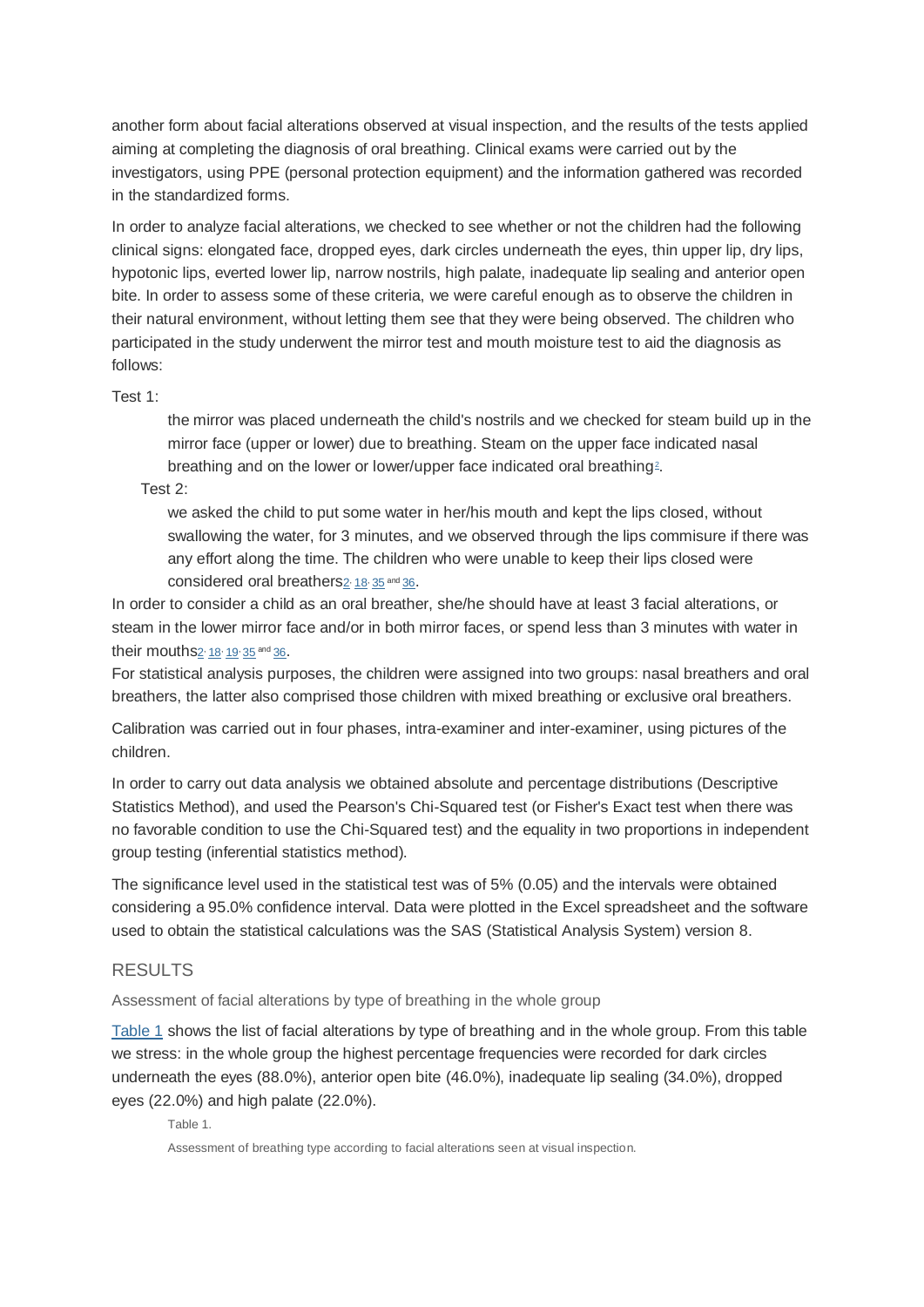#### Type of breathing

| Facial alterations             | Nasal                    |      | Oral |      | Whole group    |      | p value <sup>2</sup> |
|--------------------------------|--------------------------|------|------|------|----------------|------|----------------------|
|                                |                          |      |      |      |                |      |                      |
|                                | N                        | $\%$ | n    | %    | n              | %    |                      |
| Elongated face                 | 2                        | 2,9  | 14   | 17.5 | 16             | 10,7 | $p = 0.0037$         |
| Dropped eyes                   | 1                        | 1,4  | 32   | 40,0 | 33             | 22,0 | p < 0.0001           |
| Dark spots underneath the eyes | 54                       | 77,1 | 78   | 97.5 | 132            | 88.0 | p < 0.0001           |
| Narrow nostrils                | $\overline{\phantom{0}}$ |      | 2    | 2,5  | $\overline{2}$ | 1,3  | -                    |
| Inadequate lip sealing         | 4                        | 5,7  | 47   | 58.8 | 51             | 34,0 | p < 0.0001           |
| Dry lips                       | $\overline{\phantom{0}}$ |      | 5    | 6,3  | 5              | 3,3  |                      |
| Hypotonic lips                 | -                        | -    | 19   | 23,8 | 19             | 12,7 | $+ +$                |
| Narrow upper lip (thin)        | 1                        | 1,4  | 11   | 13,8 | 12             | 8,0  | $p = 0.0055$         |
| Anterior open bite             | 21                       | 30,0 | 48   | 60,0 | 69             | 46.0 | $p = 0.0002$         |
| High palate                    | $\overline{2}$           | 2,9  | 31   | 38,8 | 33             | 22,0 | p < 0.0001           |
| <b>BASE</b> <sup>1</sup>       | 70                       |      | 80   |      | 150            |      |                      |

(\*)

– Significant difference at the level of 5.0%.

## (\*\*)

– It was not possible to apply the test because of a null frequence

#### (1)

– Considering that the same child could present more than one facial alteration, only the base is recorded in order to calculate the percentages, and not the whole.

(2)

– Through the equality between two proportions test in different groups.

[Table options](http://www.sciencedirect.com/science/article/pii/S1808869415309757)

Among types of breathing patterns, it is possible to see that the percentages of facial alterations were correspondently higher among children who were oral breathers when compared to the nasal breathers. It may be established that the percentage differences presented in a descending order were recorded for: inadequate lip sealing (58.8% versus 5.7%), dropped eyes (40.0% x 1.4%), high palate (38.8% x 2.9%), anterior open bite (60.0% versus 30.0%), hypotonic lips (23.8% x 0.0%) and dark circles underneath the eyes (97.5% versus 77.1%).

Through the statistical analysis we see the significant difference between the two types of breathing, at the level of 5.0%, for all the items to which we could apply the comparative test ( $p < 0.05$ ).

Assessment of the breathing tests results: Glatzel plate and water in the mouth

[Table 2](http://www.sciencedirect.com/science/article/pii/S1808869415309757#cetable2) depicts the results of the two breathing tests. In this table we can see that in the Glatzel plate steam test, most of the children (97.3%) were considered (assessed) as having upper steam formation, being 100.0% among the children with nasal breathing and 95.0% among those who were oral breathers and we did not see any significant relation between the two types of breathing ( $p >$ 0.05).

Table 2.

Evaluation of the breathing type according to test 1 (steam on the Glatzel plate) and test 2 (time span with water in the mouth and lips sealed) results.

Type of breathing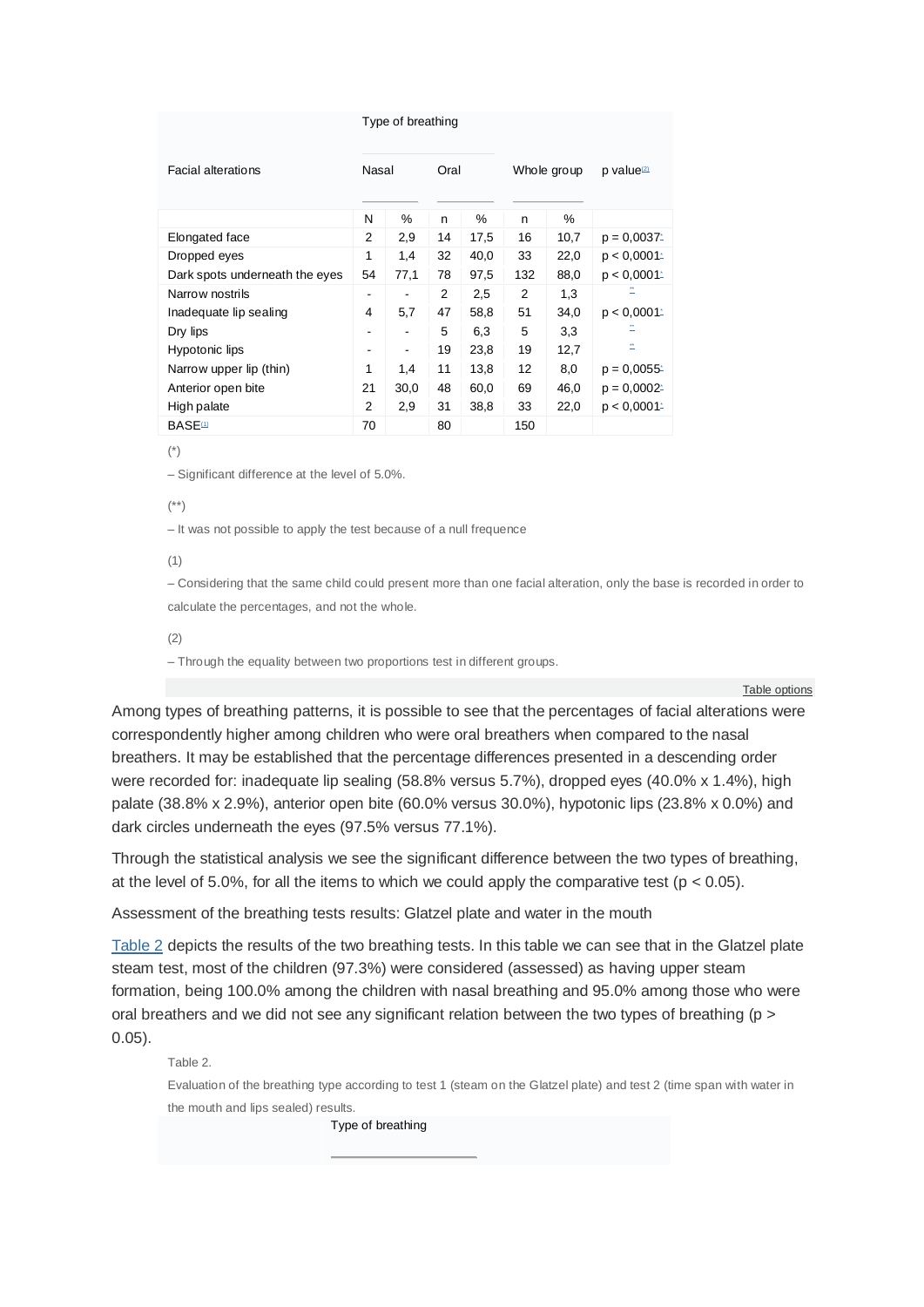| Results from tests 1 and 2                            | Nasal |                              | Oral |       | Whole group |       | p value         |  |  |  |  |  |  |
|-------------------------------------------------------|-------|------------------------------|------|-------|-------------|-------|-----------------|--|--|--|--|--|--|
|                                                       |       |                              |      |       |             |       |                 |  |  |  |  |  |  |
|                                                       | n     | %                            | n    | %     | n           | $\%$  |                 |  |  |  |  |  |  |
| 1 – Steam on the Glatzel metal plate face             |       |                              |      |       |             |       |                 |  |  |  |  |  |  |
| Upper                                                 | 70    | 100,0                        | 76   | 95,0  | 146         | 97,3  | $p(1) = 0,2483$ |  |  |  |  |  |  |
| Lower                                                 | -     | $\overline{\phantom{a}}$     | 3    | 3,7   | 3           | 2,0   |                 |  |  |  |  |  |  |
| <b>Both</b>                                           | -     | $\qquad \qquad \blacksquare$ | 1    | 1,3   | 1           | 0,7   |                 |  |  |  |  |  |  |
| <b>TOTAL</b>                                          | 70    | 100,0                        | 80   | 100,0 | 150         | 100,0 |                 |  |  |  |  |  |  |
| 2 – Time span with water in the mouth and lips sealed |       |                              |      |       |             |       |                 |  |  |  |  |  |  |
| 3 minutes                                             | 70    | 100,0                        | 60   | 75,0  | 130         | 86,7  | p(1) < 0.0001   |  |  |  |  |  |  |
| Less than 3 minutes                                   | -     | ۰                            | 20   | 25,0  | 20          | 13,3  |                 |  |  |  |  |  |  |
| TOTAL                                                 | 70    | 100,0                        | 80   | 100,0 | 150         | 100,0 |                 |  |  |  |  |  |  |
| $(\dot{\phantom{a}})$                                 |       |                              |      |       |             |       |                 |  |  |  |  |  |  |
|                                                       |       |                              |      |       |             |       |                 |  |  |  |  |  |  |
| $-$ Significant difference at 5.0%.                   |       |                              |      |       |             |       |                 |  |  |  |  |  |  |
| (1)                                                   |       |                              |      |       |             |       |                 |  |  |  |  |  |  |
|                                                       |       |                              |      |       |             |       |                 |  |  |  |  |  |  |
| - Through the Pearson's Chi-Squared test.             |       |                              |      |       |             |       |                 |  |  |  |  |  |  |

[Table options](http://www.sciencedirect.com/science/article/pii/S1808869415309757)

As to the test about the time through which the child kept the water in the mouth and the lips sealed, we could see that most of them (86.7%) went up to 3 minutes, and this number was 25.0% higher among the nasal breathers investigated (100.0% versus 75.0%), and such difference reveals a significant relation between the two types of breathing, as far as test 2 is concerned ( $p < 0.05$ ).

## **DISCUSSION**

In diagnosing a respiratory problem, it is of fundamental importance to obtain information from the parents/guardians during the medical interview. Therefore, questions about the child's sleep patterns, if he/she sleeps with the mouth opened, if there is noisy breathing, if the child lacks concentration at school, if the child feels sleepy during the day, if the pillow is wet in the morning; these questions should all be recorded, because they represent important elements in the diagnosis of oral breathin[g](http://www.sciencedirect.com/science/article/pii/S1808869415309757#bib20)<sup>20</sup>.

Notwithstanding, these data alone are not enough for an accurate diagnosis of those mouth breathing individuals, and that is why it is also important to carry out the Glatzel metal plate test and the time through which the child keeps water in her/his mouth with the lips sealed and without swallowing it, since we have seen that the results differ and complete each other.

As to the prevalence of oral breathing, despite the few studies that have been carried out with this purpose, we have seen disagreements in the literature. In the present study we noticed that most of the children (53.3%) were considered oral breathers. The highest percentages of this alteration were seen in a study about oral suction habits in a low income population, which was of  $77.78\%$  $77.78\%$  in prevalence. Other epidemiological surveys have reported on percentages that varied between 4.5% and 34%[8](http://www.sciencedirect.com/science/article/pii/S1808869415309757#bib8), [21](http://www.sciencedirect.com/science/article/pii/S1808869415309757#bib21), [22](http://www.sciencedirect.com/science/article/pii/S1808869415309757#bib22), [24](http://www.sciencedirect.com/science/article/pii/S1808869415309757#bib24), [26](http://www.sciencedirect.com/science/article/pii/S1808869415309757#bib26) and [28](http://www.sciencedirect.com/science/article/pii/S1808869415309757#bib28).

These percentage differences may be justified by the diagnostic criteria and the different methodologies used in the studies. In this investigation, we did not record exclusive oral breathers, gathering both the exclusive oral breathers and the mixed breathing children in the same group, as advocated in the literature. However, some studies did not specify the criteria adopted in details.

According to many authors  $2 \cdot 4 \cdot 5 \cdot 6 \cdot 7$  $2 \cdot 4 \cdot 5 \cdot 6 \cdot 7$  $2 \cdot 4 \cdot 5 \cdot 6 \cdot 7$  $2 \cdot 4 \cdot 5 \cdot 6 \cdot 7$  $2 \cdot 4 \cdot 5 \cdot 6 \cdot 7$  $2 \cdot 4 \cdot 5 \cdot 6 \cdot 7$  $2 \cdot 4 \cdot 5 \cdot 6 \cdot 7$  $2 \cdot 4 \cdot 5 \cdot 6 \cdot 7$  $2 \cdot 4 \cdot 5 \cdot 6 \cdot 7$  and  $27$  it is rare to find an exclusively oral breathing pattern, and what is more common is for the patient, for some factor that makes it difficult for him/her to breathe freely through the nose (allergies, adenoid, hypertrophied tonsils, tumors, sinusitis, rhinitis, etc) to carry out a mixed type of breathing, partially oral and partially nasal. Within this context, some authors believe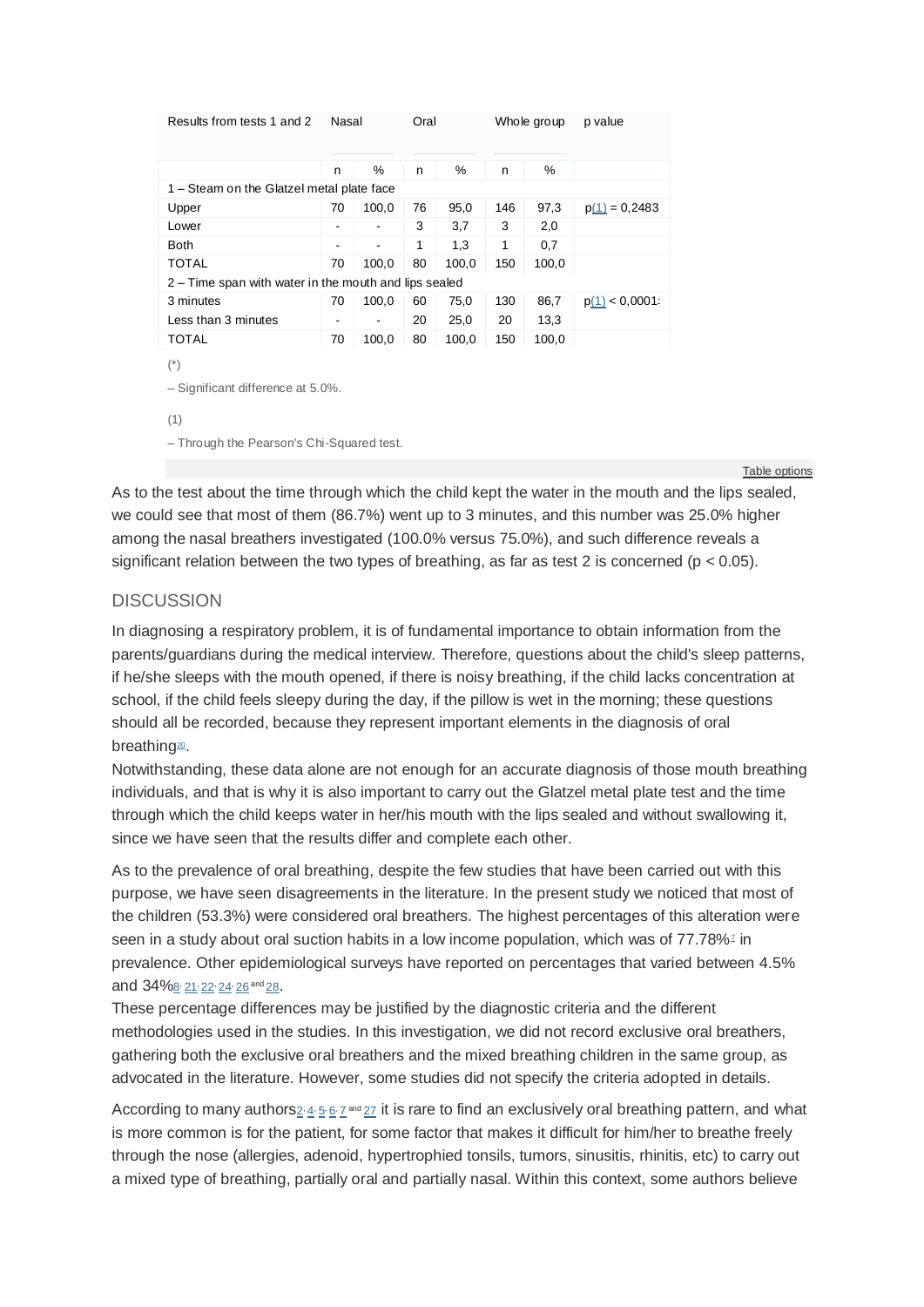that the use of the term oral breather is somewhat improper and it should be replaced by the term: insufficient nasal breather. We also agree as to the inadequate use of the term "oral breather" since in our study and in the others hereby mentioned, exclusive oral breathing is rare or inexistent. As to gender, we noticed that despite a higher percentage seen in males (53.75%) when compared to females (46.25%), this difference was not statistically significant among oral breathers, and such data corroborate other studies in which there was a slight difference in the variable being analyzed8. On the other hand, other investigations reported that there is a slight predominance of this pathology in females when compared to malesª[.](http://www.sciencedirect.com/science/article/pii/S1808869415309757#bib9) However, these data do not seem to be relevant, since this gender predominance is mild, seen both in our study as in others mentioned above.

As to facial alterations that affect oral breathers, the highest percentages seen in the present study were: anterior open bite (60%), inadequate lip sealing (58.8%) and high palate (38.8%). These results are in agreement with those from a study in which the main craniofacial alterations seen in oral breathers were: open bite, high palate, malocclusion<sup>[28](http://www.sciencedirect.com/science/article/pii/S1808869415309757#bib28)</sup>. In a retrospective study, it was also possible to notice that most oral breathers also had malocclusion, and the anterior open bite was the most frequent type found<sup>[29](http://www.sciencedirect.com/science/article/pii/S1808869415309757#bib29)</sup>.

Other alterations such as dark spots underneath the eyes (97.5%) and dropped eyes (40%) which represented high percentages among the population studied were also mentioned by other authors as being facial alterations commonly found in patients with oral breathing syndrome $_2$  $_2$ <sup>and</sup> [11](http://www.sciencedirect.com/science/article/pii/S1808869415309757#bib11). Among oral breathers and nasal breathers, respectively, the percentage differences seen in descending order were: inadequate lip sealing (58.8% versus 5.7%), dropped eyes (40.0% x 1.4%), high palate (38.8% x 2.9%), anterior open bite (60.0% versus 30.0%), hypotonic lips (23.8% x 0.0%) and dark spots underneath the eyes (97.5% versus 77.1%).

In the long run, individuals who have trouble breathing may develop a number of disorders, such as: craniofacial alterations (long and narrow face), malocclusion, high palate, hypotonic lips and tongue, dry lips, sleepy face, deep dark spots underneath the eyes, greater likelihood of developing dental cavities, speech disorders, postural and gait alterations, all which interfere in school and work performance, and also in social relationships<sub>[2](http://www.sciencedirect.com/science/article/pii/S1808869415309757#bib2): [5](http://www.sciencedirect.com/science/article/pii/S1808869415309757#bib5):</sub> [30](http://www.sciencedirect.com/science/article/pii/S1808869415309757#bib30), [31](http://www.sciencedirect.com/science/article/pii/S1808869415309757#bib31), [32](http://www.sciencedirect.com/science/article/pii/S1808869415309757#bib32) and [33](http://www.sciencedirect.com/science/article/pii/S1808869415309757#bib33). Oral breathers are more prone to having repeated flue episodes, spasmodic cough and hoarseness. Moreover, they develop facial deformations called "facies adenoid"<sup>[20](http://www.sciencedirect.com/science/article/pii/S1808869415309757#bib20)</sup>.

Analyzing the data from the present study, it was also possible to see that of the facial alterations seen, percentages were correspondingly higher in oral breathing children than in nasal breathers, with a significant association, in agreement with the results found by aforementioned authors, despite the fact that these data support the statement that not all individuals with oral breathing patterns present these characteristics<sup>[34](http://www.sciencedirect.com/science/article/pii/S1808869415309757#bib34)</sup>.

Notwithstanding, today, oral breathing is one of the most concerning problems for public heath[12](http://www.sciencedirect.com/science/article/pii/S1808869415309757#bib12) and [17](http://www.sciencedirect.com/science/article/pii/S1808869415309757#bib17). Depending on its duration, it may cause a number of alteratins $1\cdot 10\cdot 11$  $1\cdot 10\cdot 11$  $1\cdot 10\cdot 11$  $1\cdot 10\cdot 11$  $1\cdot 10\cdot 11$  and [16](http://www.sciencedirect.com/science/article/pii/S1808869415309757#bib16). These alterations may bring about harmful consequences to the individual's quality of life due to its personal, physical, psychological and social impact. Therefore, its treatment should be multidisciplinary, involving early prevention and treatment strategies in order to avoid symptomatic treatments<sub>[2](http://www.sciencedirect.com/science/article/pii/S1808869415309757#bib2):[3](http://www.sciencedirect.com/science/article/pii/S1808869415309757#bib3)</sub> and [11](http://www.sciencedirect.com/science/article/pii/S1808869415309757#bib11).

Considering the high prevalence of oral breathing in the population studied, we submit that health policies should be implemented in order to improve the life quality of oral breathing children, and we stress the need for new studies with a larger number of children.

### **CONCLUSIONS**

1.

The prevalence of oral breathing was high, without significant difference between genders.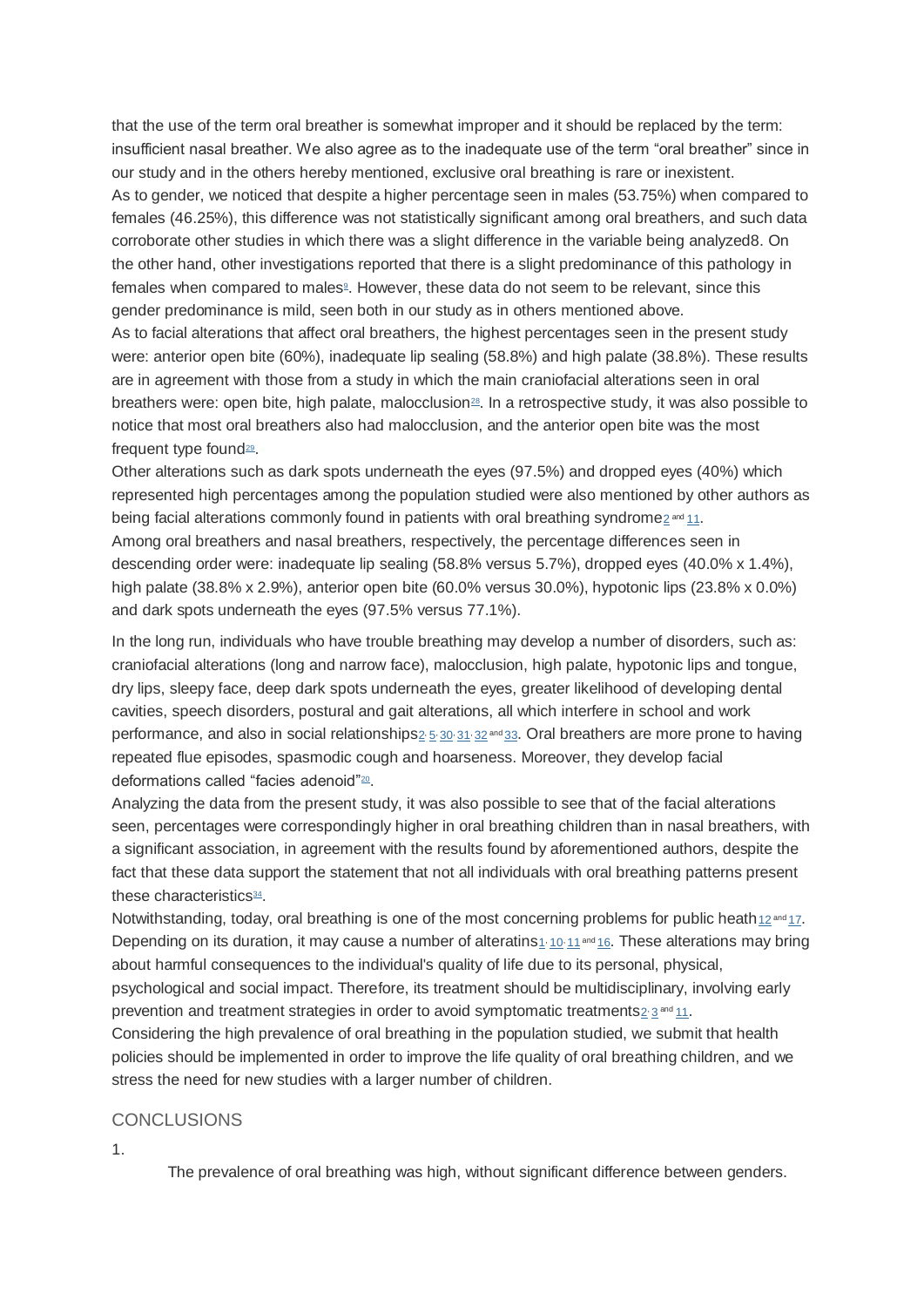2.

There were no relations between breathing pattern and behavioral alterations.

3.

Physical characteristics related to oral breathing were: elongated face, dropped eyes, dark spots underneath the eyes, narrow nostrils, inadequate lip sealing, dry and hypotonic lips, narrow upper lip (thin), anterior open bite and high palate.

**REFERENCES** 

1.

```
1}{2}o TM Jorge, et al.
    o Hábitos bucais - Interação entre Odontopediatria e Fonoaudiologia
    o JBP, 5 (26) (2002), pp. 342–350
    o
2.
    \circ2
    o JB Paiva
    o Identificando o respirador bucal. (entrevista)
    o Revista da APCD, 53 (4) (1999), pp. 265–274
    o
3.
    \circ 3}{2}o SPCAL Parizotto, GT Nardão, CRMD Rodrigues
    o Atuação multidisciplinar frente ao paciente portador da síndrome da respiração bucal
    o JBC, 6 (36) (2002), pp. 445–449
    o
4.
    \circ 4}{5}o A Fourniol Filho
    o Pacientes Especiais e a Odontologia (1a), Santos, São Paulo (1998), pp. 455–459
    o View Record in Scopus
         \overline{\phantom{a}}Citing articles (1)
5.
    5}{2}o DP Queluz, CMM Gimenez
    o A síndrome do respirador bucal
    o Revista do CROMG, 6 (1) (2000)
    o
6.
    6o L Lusvarghi
    o Identificando o respirador bucal
```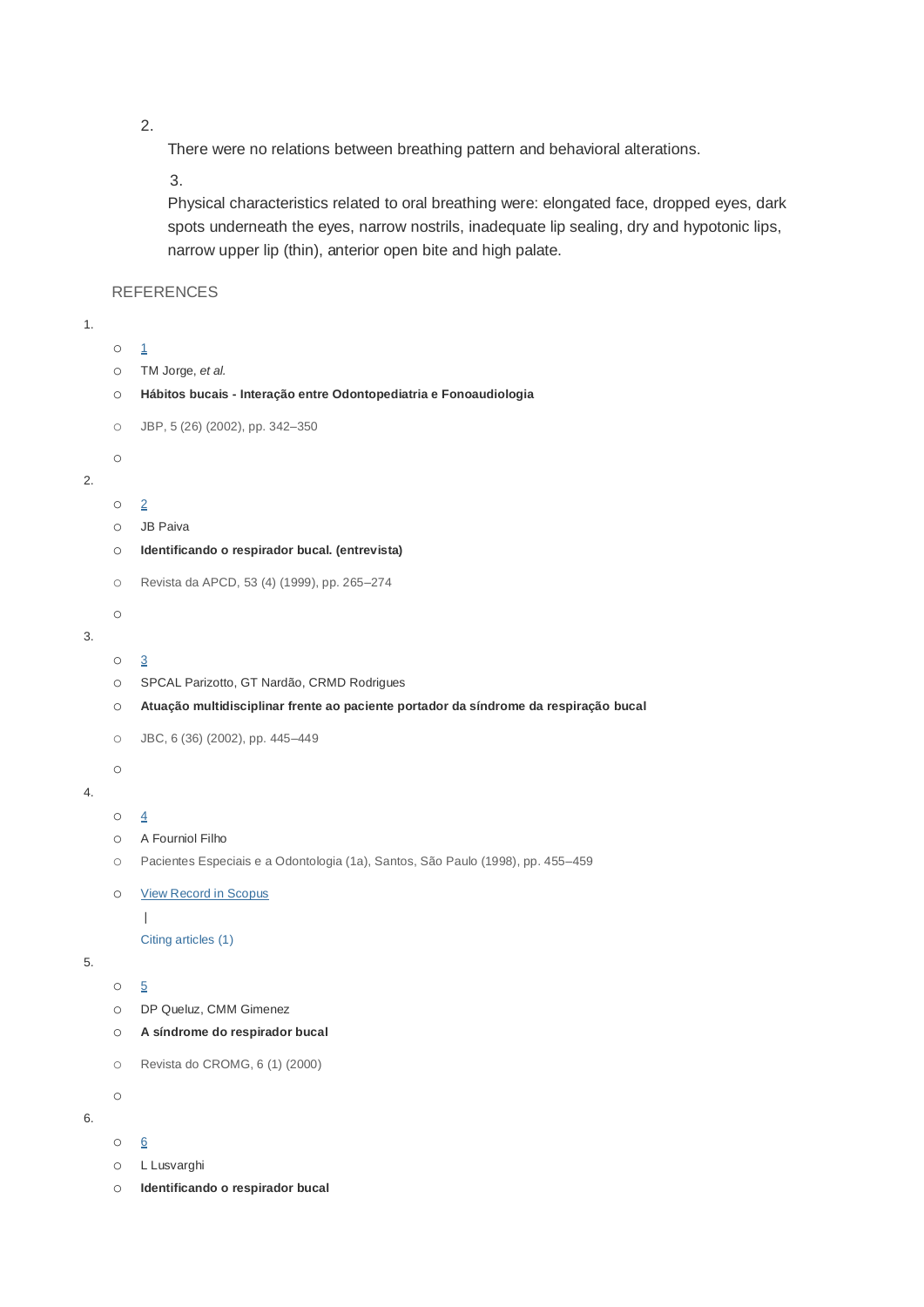- o Revista da APCD, 53 (4) (1999), pp. 265–274
- o [View Record in Scopus](http://www.scopus.com/inward/record.url?eid=2-s2.0-33747443611&partnerID=10&rel=R3.0.0&md5=01a651026218e067ab0d0550e9ba6b2e)

| [Citing articles \(9\)](http://www.scopus.com/inward/citedby.url?eid=2-s2.0-33747443611&partnerID=10&rel=R3.0.0&md5=01a651026218e067ab0d0550e9ba6b2e)

7.

- $O$   $\overline{I}$
- o VGS Cavassani, *et al.*
- o **Hábitos orais de sucção: estudo piloto em população de baixa renda**
- o Revista Brasileira de Otorrinolaringologia, 69 (1) (2003), pp. 106–110
- o Full Text [via CrossRef](http://dx.doi.org/10.1590%2FS0034-72992003000100017)

|

[View Record in Scopus](http://www.scopus.com/inward/record.url?eid=2-s2.0-2542440712&partnerID=10&rel=R3.0.0&md5=d2fe3259e2e0c80225ef1fc190f6a057)

|

[Citing articles \(5\)](http://www.scopus.com/inward/citedby.url?eid=2-s2.0-2542440712&partnerID=10&rel=R3.0.0&md5=d2fe3259e2e0c80225ef1fc190f6a057)

### 8.

- $\circ$  [8](http://www.sciencedirect.com/science/article/pii/S1808869415309757#bib8)
- o OP Kharbanda, *et al.*

o **Oral habits in school going children of Delhi:a prevalence study**

o J Indian Soc Pedod Prev Dent, 21 (3) (2003), pp. 120–124

#### o [View Record in Scopus](http://www.scopus.com/inward/record.url?eid=2-s2.0-1542318249&partnerID=10&rel=R3.0.0&md5=5594899d59c437d5af24de4e34fdc3d7)

|

[Citing articles \(26\)](http://www.scopus.com/inward/citedby.url?eid=2-s2.0-1542318249&partnerID=10&rel=R3.0.0&md5=5594899d59c437d5af24de4e34fdc3d7)

## 9.

 $\circ$   $\frac{9}{2}$  $\frac{9}{2}$  $\frac{9}{2}$ 

- o Polanco CMS et al. Respiración bucal. Ortodoncia, edição especial; 9:5-11.
- o

#### 10.

- o [10](http://www.sciencedirect.com/science/article/pii/S1808869415309757#bib10)
- o M Mocellin
- o **Respirador Bucal**

```
o E Petrelli (Ed.), et al., Ortodontia para Fonoaudiologia, Lovise, Curitiba (1992)
```
o

11.

- $0$   $11$
- o Spinelli MLM, Casanova PC. Respiração Bucal. [serial online] 2002 Feb [cited 2005 Jan 12]. Available from: URL::http://www.odontologia.com.br/artigos.asp?id=224&idesp+14&ler=s

o

```
12.
```
 $0$   $12$ 

- o IQ Marchesan, LH Krakauer
- o **A Importância do Trabalho Respiratório na Terapia Miofuncional**
- o IQ Marchesan, C Bolaffi, ICD Gomes, JL 20 RZI (Eds.), Tratado de Fonoaudiologia, Lovise, São Paulo (1995), pp. 155– 160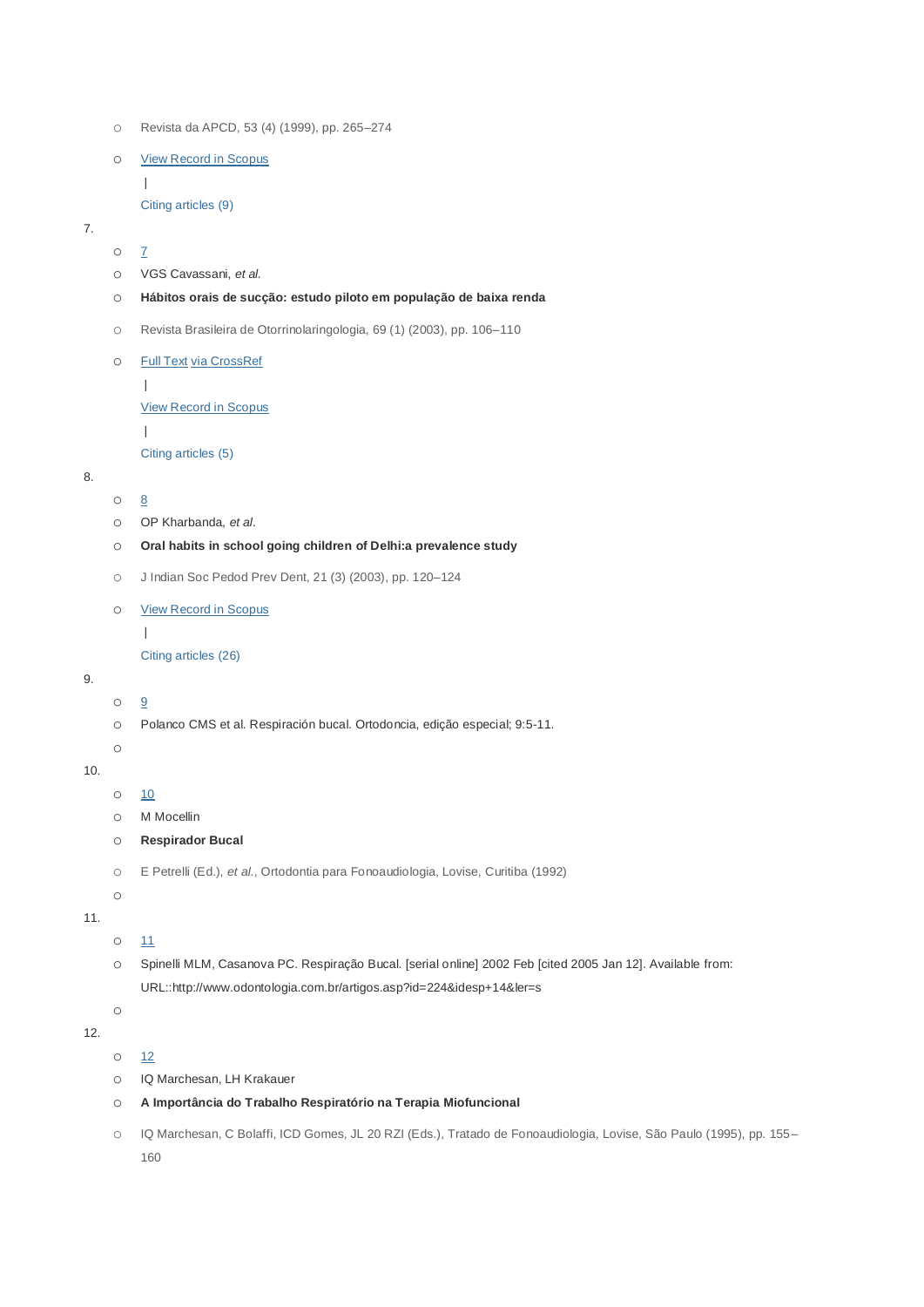13.

- $0$   $13$ o MP Carvalho, G Brandão, PP Vinha
- o **Os respiradores bucais e as desordens bucodentais**
- o RJA Cardoso, EAN Gonçalves (Org.) (Eds.), Odontopediatria: prevenção, Artes Médicas, São Paulo (2002)4 (11) (2002)

o

o

- 14.
- $0$   $14$
- o Carvalho GD. Alterações Comportamentais Comuns na S.R.B [serial online] 2000 jan [cited 2005 Feb 10]. Available from: URL: http://www.ceaodontofono.com.br/artigos/art/2000/jan00.htm

15.

```
o 15
```
- o JE Martinez, *et al.*
- o **Análise crítica dos parâmetros de qualidade de vida de pacientes com fibromialgia**
- o Acta Fisiátrica, 5 (2) (1998), pp. 116–120
- o [View Record in Scopus](http://www.scopus.com/inward/record.url?eid=2-s2.0-33749188145&partnerID=10&rel=R3.0.0&md5=646c3c88f2a3fdc907ca6324a7944e7a)
	- |
	- [Citing articles \(8\)](http://www.scopus.com/inward/citedby.url?eid=2-s2.0-33749188145&partnerID=10&rel=R3.0.0&md5=646c3c88f2a3fdc907ca6324a7944e7a)

```
16.
```
- $\circ$  [16](http://www.sciencedirect.com/science/article/pii/S1808869415309757#bib16)
- o RB Leal
- o Elaboração e validação de instrumento para avaliar a qualidade de vida do respirador oral. [dissertação], FOP/UPE Univ., Recife (BR) (2004)

o

17.

```
0 17
```
o Carvalho GD. S.O.S Respirador Bucal - Obstáculos nas Diferentes Estruturas Dificultando ou Impedindo o Livre Processo Respiratório [serial online] 1999 Oct-Nov-Dec [cited 2005 Feb 10]. Available from: URL:http://www.ceaodontofono.com.br/artigos/art/1999/out99.htm

o

- 18.
- o [18](http://www.sciencedirect.com/science/article/pii/S1808869415309757#bib18)
- o STD Ponte
- o Respiração Bucal [monograph], CEFAC (Centro De Especialização Em Fonoaudiologia Clínica Motricidade Oral), Londrina (BR) (2000)

19.

o

o [19](http://www.sciencedirect.com/science/article/pii/S1808869415309757#bib19)

- o RC Di Francesco
- o **Respirador Bucal: a visão do otorrinolaringologista**
- o JBO Jornal Brasileiro de Ortondotia & Ortopedia Facial, Ano 4 (1999), p. 21

o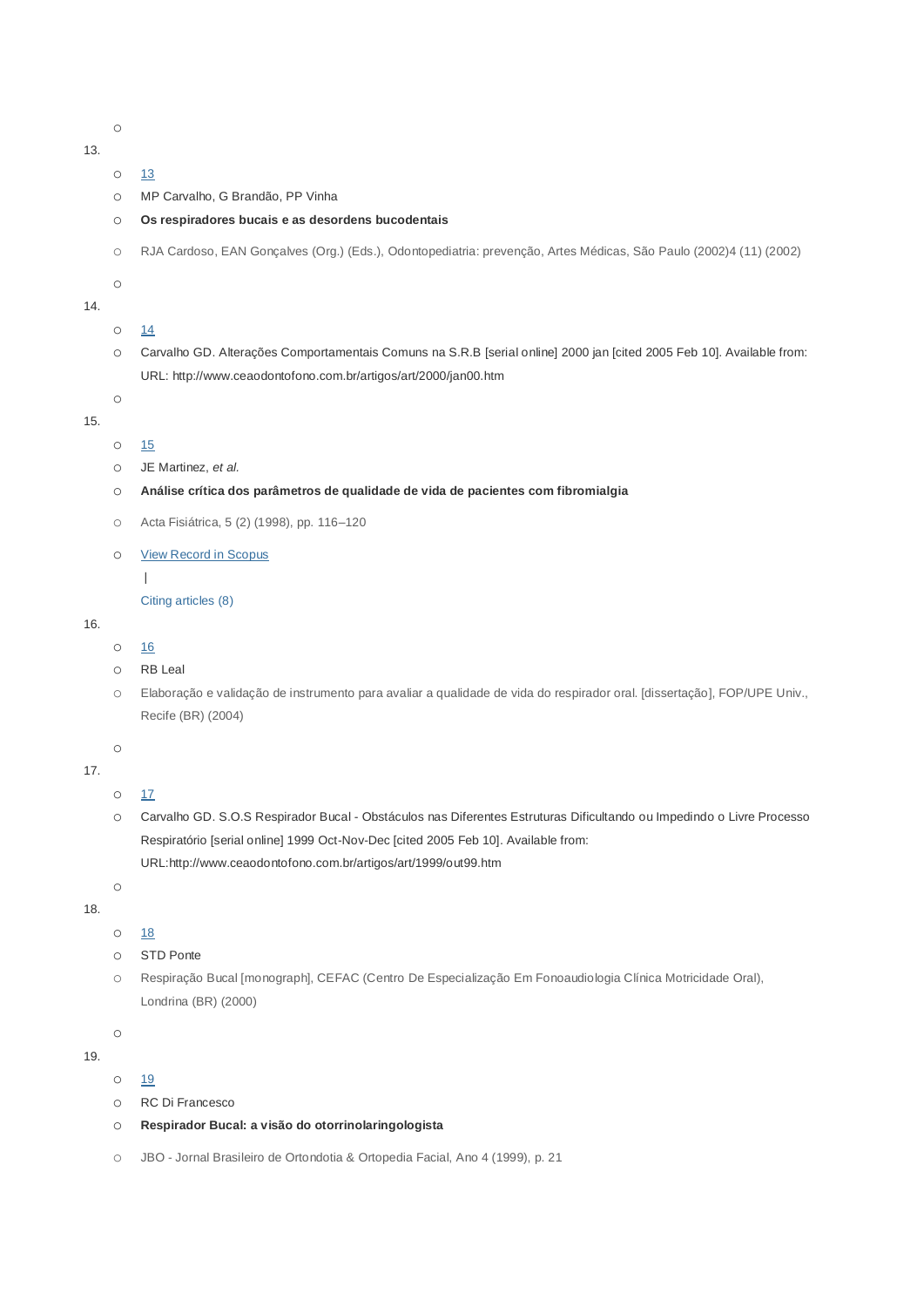```
o View Record in Scopus
```
|

[Citing articles \(1\)](http://www.scopus.com/inward/citedby.url?eid=2-s2.0-84859291082&partnerID=10&rel=R3.0.0&md5=cd2a0e397568ab51eef9de57ac5bed28)

### 20.

 $\circ$  [20](http://www.sciencedirect.com/science/article/pii/S1808869415309757#bib20)

o PPC Miranda, *et al.*

#### o **Enfoque Multidisciplinar na Síndrome do Respirador Bucal**

- o Revista Paulista de Odontologia, Ano XXIV (2002), p. 03
- o [View Record in Scopus](http://www.scopus.com/inward/record.url?eid=2-s2.0-84859290013&partnerID=10&rel=R3.0.0&md5=cf5b86701062a2ba5c4d721b4a6523b3)

|

[Citing articles \(1\)](http://www.scopus.com/inward/citedby.url?eid=2-s2.0-84859290013&partnerID=10&rel=R3.0.0&md5=cf5b86701062a2ba5c4d721b4a6523b3)

1.

```
0 21
```
- o V Rojas, *et al.*
- o Prevalencia de malos hábitos orales y respiración bucal en niños de 5 a 17 años del área de Santiago Centro / Prevalence of bad oral habits and mouth breathing in children of 5 to 17 years old from the center area of Santiago Rev Fac Odontol Univ Chile, 19 (1) (2001), pp. 9–19

### o [View Record in Scopus](http://www.scopus.com/inward/record.url?eid=2-s2.0-33749181608&partnerID=10&rel=R3.0.0&md5=8e66c55de176d60cd78fb9ed3c9cce22)

|

[Citing articles \(2\)](http://www.scopus.com/inward/citedby.url?eid=2-s2.0-33749181608&partnerID=10&rel=R3.0.0&md5=8e66c55de176d60cd78fb9ed3c9cce22)

- 2.
- o [22](http://www.sciencedirect.com/science/article/pii/S1808869415309757#bib22)
- o A Wendel, *et al.*
- o **Relação Causal Entre a Respiração Oral e Dificuldades na Aprendizagem**
- o Revista CEFAC Atualização Científica em Fonoaudiologia, 4 (2) (2002)
- o
- 3.
- o [23](http://www.sciencedirect.com/science/article/pii/S1808869415309757#bib23)
- o J Montiel
- o **María Elena. Frecuencia de maloclusiones y su asociación con hábitos perniciosos en una población de niños mexicanos de 6 a 12 años de edad / Frequency of malocclusions and its association with pernicious habits in a 6 to 12- year-old Mexican children population**
- o Rev ADM, 61 (6) (2004), pp. 209–214
- 
- 4.
- $0$   $24$

o

- o VL Chelotti, MM Vieira
- o **Relação entre oclusão dental, respiração, hábito oral deletério e alimentação**
- o Saúde, 23 (1-2) (1997), pp. 178–187
- o [View Record in Scopus](http://www.scopus.com/inward/record.url?eid=2-s2.0-84859282676&partnerID=10&rel=R3.0.0&md5=f571e1ecc338073c199d4a5bc4b8532b)
	-

|

```
Citing articles (1)
```
5.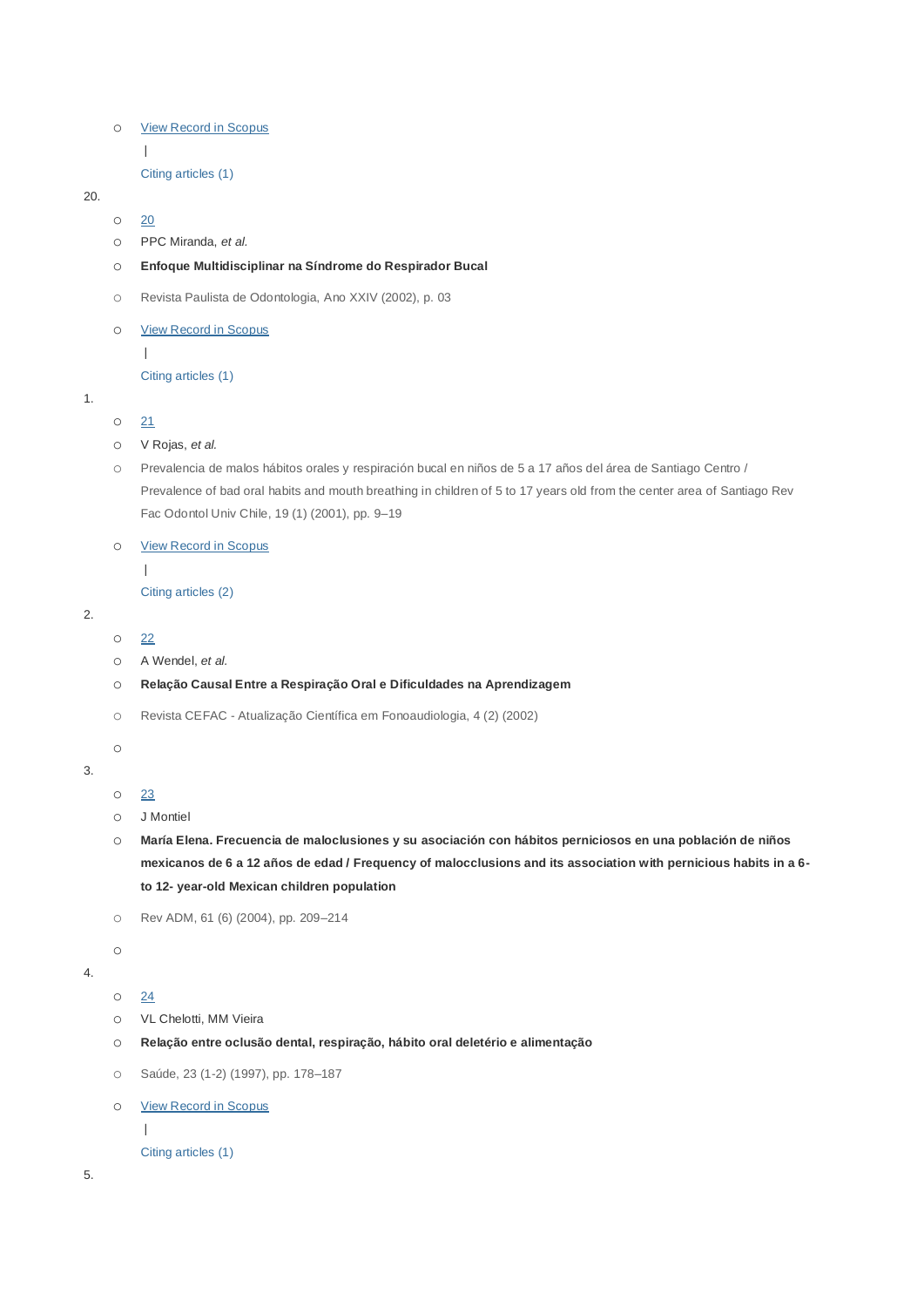```
o 25
```

```
o SR Shetty, AK Munshi
```

```
o Oral habits in children - a prevalence study
```
o J Indian Soc Pedod Prev Dent, 16 (2) (1998), pp. 61–66

```
o View Record in Scopus
```

```
|
```
[Citing articles \(27\)](http://www.scopus.com/inward/citedby.url?eid=2-s2.0-0032097947&partnerID=10&rel=R3.0.0&md5=09dad2304ee3934fc9d1250e05181bd8)

```
6.
```

```
o 26
```
- o B Löfstrand-Tideström, *et al.*
- o **Department of Otorhinolaryngology, University of Uppsala, Sweden Breathing obstruction in relation to craniofacial and dental arch morphology in 4-year-old children**
- o Eur J Orthod, 21 (4) (1999), pp. 323–332

```
o Full Text via CrossRef
```

```
\|
```
[View Record in Scopus](http://www.scopus.com/inward/record.url?eid=2-s2.0-0347719916&partnerID=10&rel=R3.0.0&md5=1d9be05a021b38586bc71f563c7341bd)

```
|
```
[Citing articles \(81\)](http://www.scopus.com/inward/citedby.url?eid=2-s2.0-0347719916&partnerID=10&rel=R3.0.0&md5=1d9be05a021b38586bc71f563c7341bd)

```
7.
```

```
0 27
```
- o R Ellingsen, *et al.*
- o **Temporal variation in nasal and oral breathing in children**
- o American Journal of Orthodontics and Dentofacial Orthopedics (1995 April)

o

```
8.
```
- o [28](http://www.sciencedirect.com/science/article/pii/S1808869415309757#bib28)
- o SM Motonaga, LC Berti, WT Anselmo-Lima
- o **Respiração Bucal: Causas e Alterações no Sistema Estomatognático**
- o Revista Brasileira de Otorrinolaringologia, 66 (4) (2000)

o

```
9.
```

```
o 29
```
- o F Ribeiro, *et al.*
- o **Respiração Oral: Alterações Oclusais e Hábitos Orais**
- o Rev CEFAC, 4 (2002), pp. 187–190
- o [View Record in Scopus](http://www.scopus.com/inward/record.url?eid=2-s2.0-80051770918&partnerID=10&rel=R3.0.0&md5=40866f988f836f739b6d1d06238fb30d)

|

[Citing articles \(1\)](http://www.scopus.com/inward/citedby.url?eid=2-s2.0-80051770918&partnerID=10&rel=R3.0.0&md5=40866f988f836f739b6d1d06238fb30d)

10.

- o [30](http://www.sciencedirect.com/science/article/pii/S1808869415309757#bib30)
- o W Aragão
- o **Respirador Bucal (RB)**